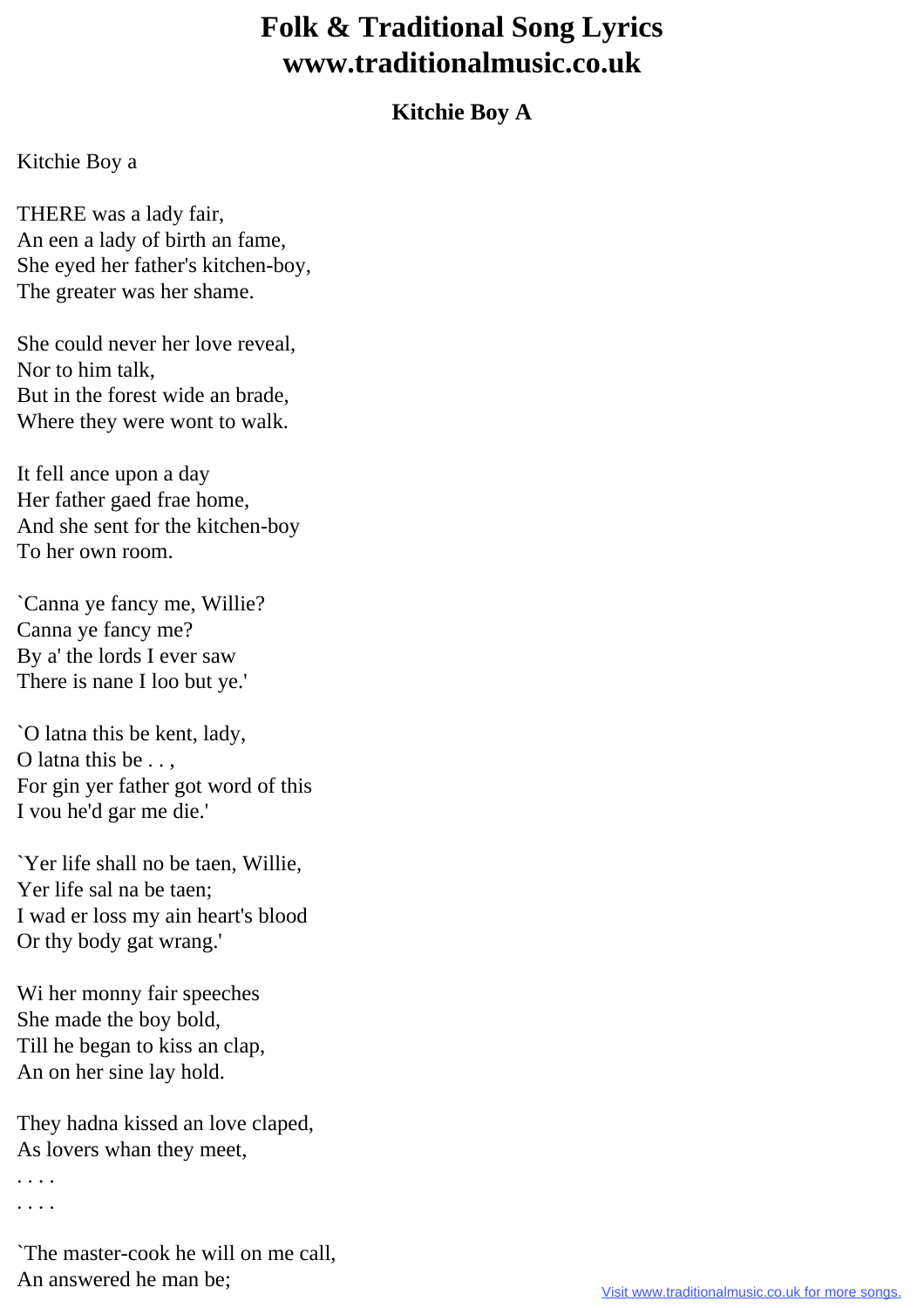An it wer kent I war in bower wi thee, I fear they wad gar me die.'

`The master-cook may on ye call, But answerd he will never be,

. . . . . . . .

`For I hae three coffers fu o goud, Yer eyen did never see, An I will build a bonny ship for my love, An set her to the sea,

And sail she east or sail she wast The ship sal be fair to see.' She has built a bonny ship, And set her to the sea;

The topmasts war o the red goud, The sails of tafetie. She gae him a gay goud ring, . . . To ming him on a gay lady That ance bear love to him.

The day was fair, the ship was rare, Whan that swain set to sea; Whan that day twal-moth came and gaed, At London landed he.

A lady looked our the castle-wa, Beheld the day gae down, And she beheld that bonny ship Come hailing to the town.

`Come here, come here, my maries a', Ye see na what I see; The bonniest ship is come to land Yer eyes did ever see.

`Gae busk ye, busk ye, my maries a', Busk ye unco fine, Till I gae down to yon shore-side, To invite yon squar to dine.

`O ye come up, gay young squar, An take wi me a dine; Ye sal eat o the guid white loaf, An drink the claret wine.'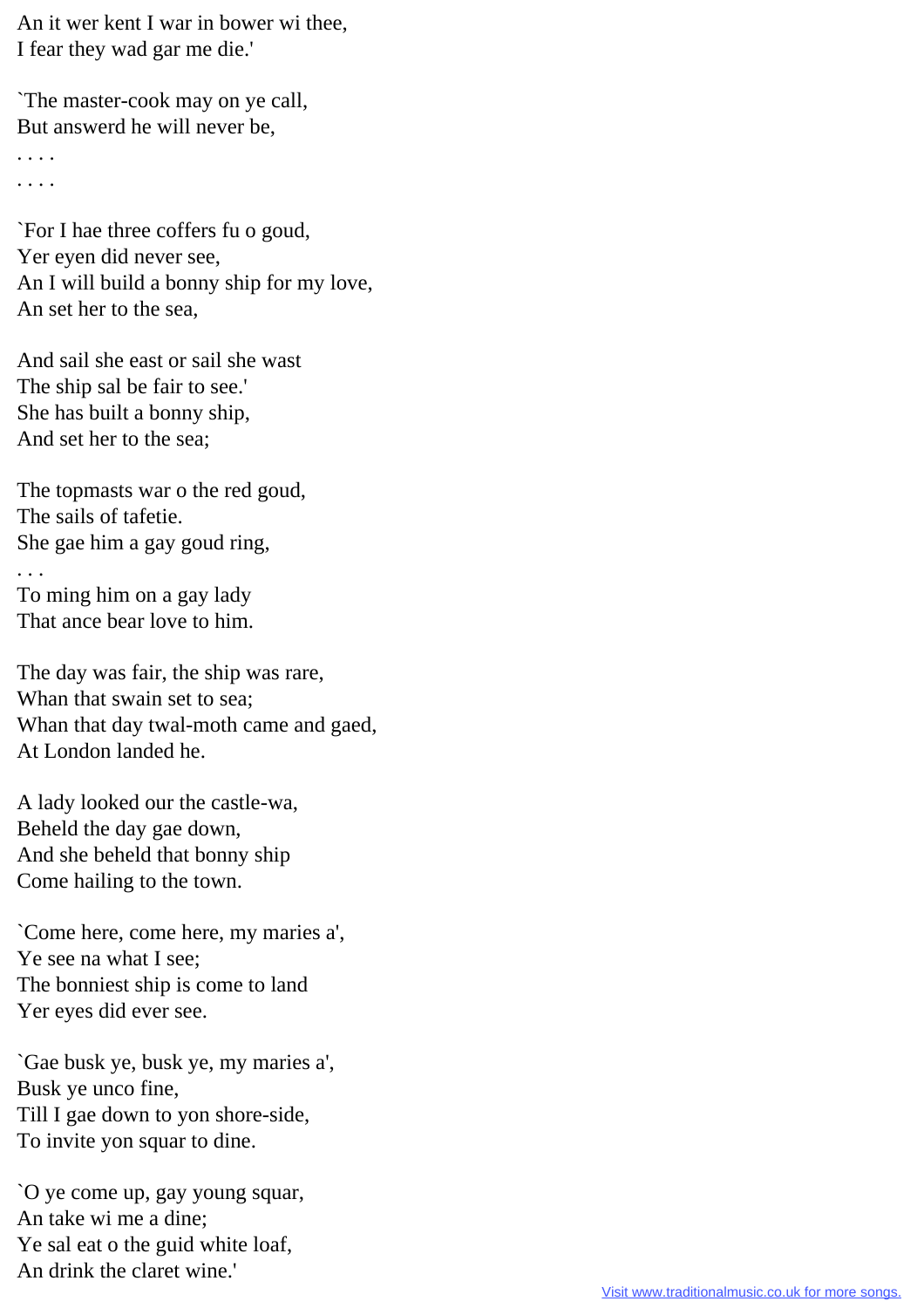`I thank ye for yer bread, I thank ye for yer wine, I that ye for yer courticie, But indeed I hanna time.'

`Canna ye fancy me?' she says, `Canna ye fancy me? O a' the lords an lairds I see There's nane I fancy but ye.'

`The'r far awa fra me,' he says, `The'r clean ayont the sea, That has my heart in hand, An my love ae sal be.'

`Here is a guid goud ring, . . . It will mind ye on a gay lady That ance bare love to ye.'

`I ha a ring on my finger I loe thrice as well as thine, Tho yours were o the guid red goud An mine but simple tin.'

The day was fair, the ship was rare, Whan that squar set to sea; Whan that day twal-month came an gaed, At hame again landed he.

The lady's father looked our castle-wa, To see the day gae cown, An he beheld that bonny ship Come hailing to the town.

`Come here, my daughter, Ye see na what I see; The bonniest ship is come to land My eyes did ever see.

`Gae busk ye, my dochter, Gae busk ye unco fine, An I'll gae down to yon shore-side, To invite the squar to dine; I wad gie a' my rents To hae ye married to him.'

The'r far awa frae me,' she says,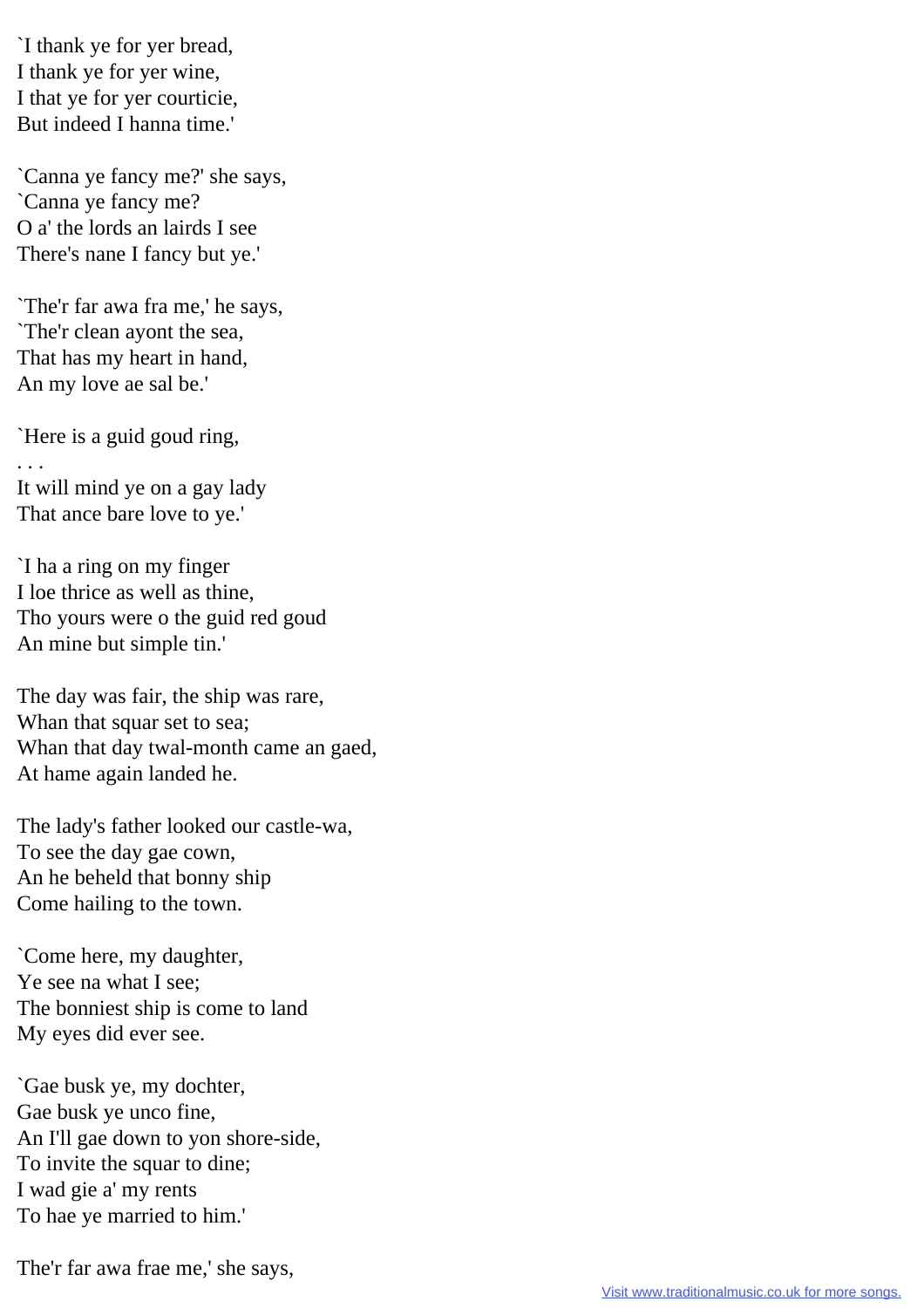`Far ayont the sea, That has my heart in hand An my love ai sal be.'

`O will ye come, ye gay hine squar, An take wi me a dine? Ye sal eat o the guid white bread, And drink the claret wine.'

`I thank ye for yer bread, I thank ye for yer wine, I thank ye for yer courticie, For indeed I hanna grait time.

`O canna ye fancy me?' he says, `O canna ye fancy me? O a' the ladys I eer did see There's nane I loo by ye.'

`They are far awa fra me.' she says, `The'r far ayont the sea, That has my heart in hand, An my love ay sall be.'

`Here it is, a gay goud ring,

 $\mathbf{r}$ .

It will mind ye on a gay hin chil That ance bare love to ye.'

`O gat ye that ring on the sea sailing? Or gat ye it on the land? O gat ye it on the shore laying, On a drowned man's hand?'

`I got na it on the sea sailing, I got na it on the land, But I got it on the shore lying, On a drowned man's hand.

`O bonny was his cheek, An lovely was his face!' `Allas!' says she, 'it is my true-love Willie,' . . .

He turned him round about, An sweetly could he smile; She turned her round, says, My love Willie, How could ye me beguile?